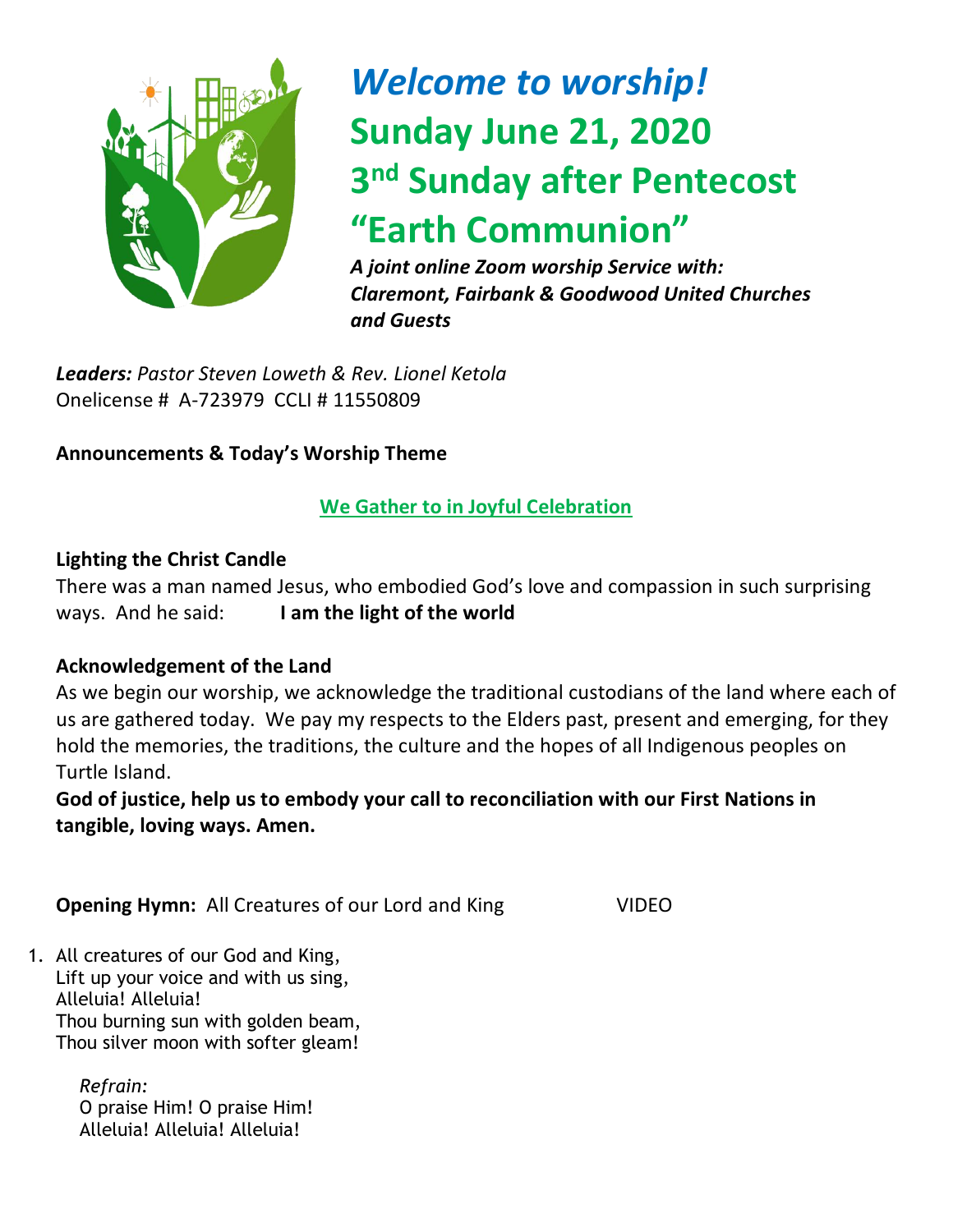- 2. Thou rushing wind that art so strong, Ye clouds that sail in heav'n along, O praise Him! Alleluia! Thou rising moon, in praise rejoice, Ye lights of evening, find a voice!
- 3. Let all things their Creator bless, And worship Him in humbleness, O praise Him! Alleluia! Praise, praise the Father, praise the Son, And praise the Spirit, Three in One!

#### **Call to Worship** *written by Katherine Hawker*



Grace and peace to you from God our Father, who has blessed us with every spiritual blessing that comes from heaven: (Eph 1) who knew you and chose you before the world began; (I Pet 1, Eph 1) who loves you so much that he calls you his own children; (I Jn 3) who has filled you with his glorious power; (Col 1) who has prepared an inheritance for you that will never spoil or fade; (I Pet 1) who encourages and strengthens you in every good deed and word; (2 Thess 2) who comforts you in your troubles so that you can comfort others. (2 Cor 1) This is our God, the ultimate source of all things, and the One for whom we live. (I Cor 8) Come Let us worship God together!

#### **Prayer of the Day**

**God of small seeds and mighty plants, you take our meager lives and with your love cause them to produce acts of loving kindness for you in this world. You hear our cries and find us when we are lost and wandering in fear. You bring us home with you so that we may be made whole, rejoicing in your goodness. Help us to joyfully serve you all our days, knowing that you are always watching over us. Prepare our hearts to receive your word and our spirits to respond in eagerness to serve you. In Jesus' name, we pray. Amen.**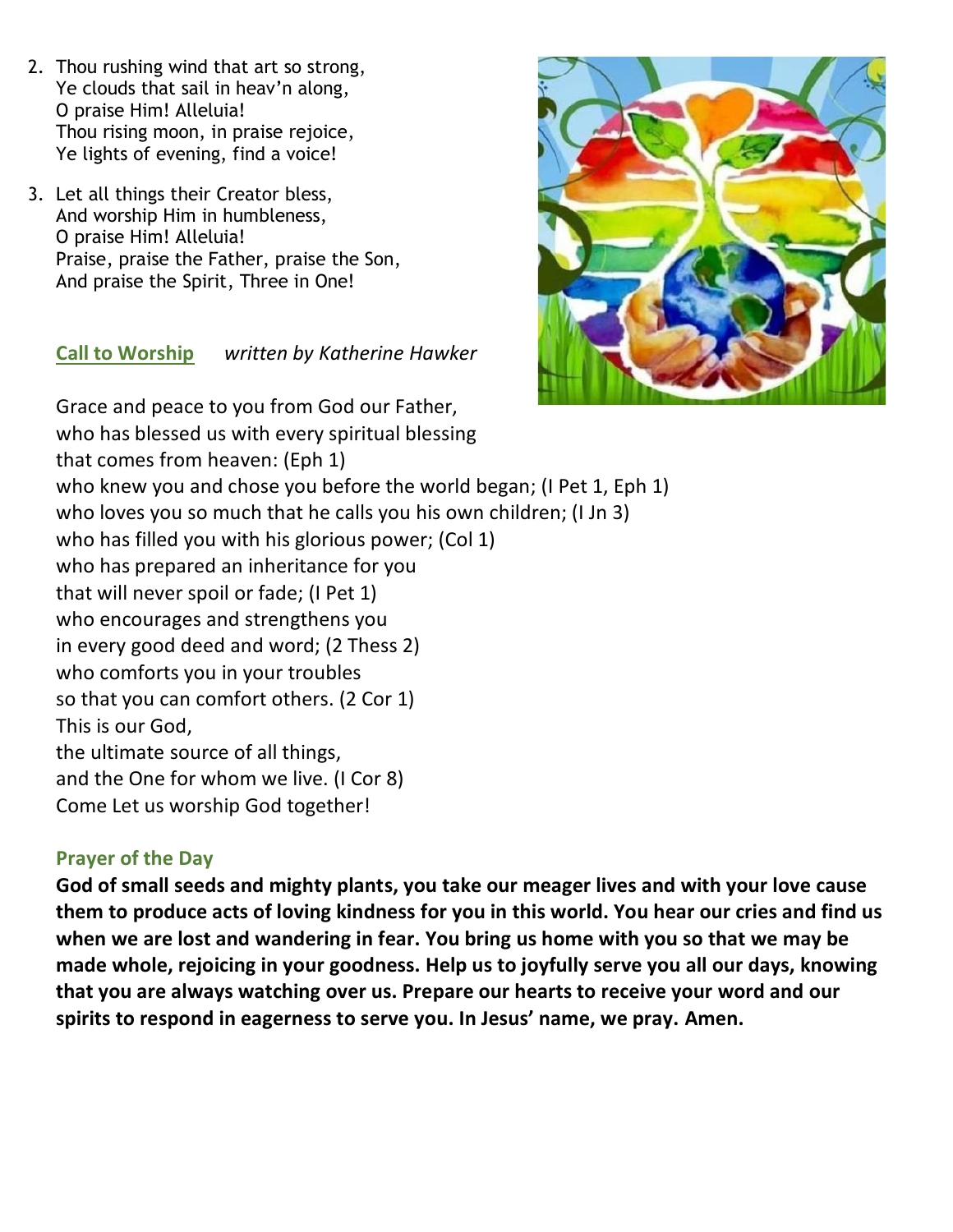#### **We Open our Hearts to the Spirit's Voice**

One: Whether you take what is written in the Bible as fact, metaphor, myth or story, listen now to these words for the meaning they hold in your lives today.

**All: May the Spirit bless us with wisdom and wonder, as we ponder the meaning of these words in our lives.**

**Reflection on Re-Opening Church:** Pastor Steven Loweth

#### **Scripture Readings:**

#### **A reading from the Prophet Isaiah (24: 4-6)**

 $4$ The earth dries up and withers, the world languishes and withers; the heavens languish together with the earth. <sup>5</sup>The earth lies polluted under its inhabitants; for they have transgressed laws, violated the statutes, broken the everlasting covenant. <sup>6</sup>Therefore a curse devours the earth, and its inhabitants suffer for their guilt; therefore the inhabitants of the earth dwindled, and few people are left.

**Scripture Song: Spirit of Life VIDEO** 

#### **The Holy Gospel According to Mark (4:26-34)**

 $^{26}$ Jesus also said, "The kingdom of God is as if someone would scatter seed on the ground,  $27$  and would sleep and rise night and day, and the seed would sprout and grow, but he does not know how. <sup>28</sup>The earth produces of itself, first the stalk, then the head, then the full grain in the head.  $^{29}$ But when the grain is ripe, at once he goes in with his sickle, because the harvest has come."

Holy Wisdom, Holy Word **Thanks be to God** 

**Sermon Rev. Lionel** 

#### **We Respond to the Joyful News**

**Hymn of the Day:** Touch the Earth Lightly VIDEO

#### **Prayers of the People**

Gracious and loving God, Psalm 46 reminds us that, 'You are our refuge and strength, an ever-present help in trouble.'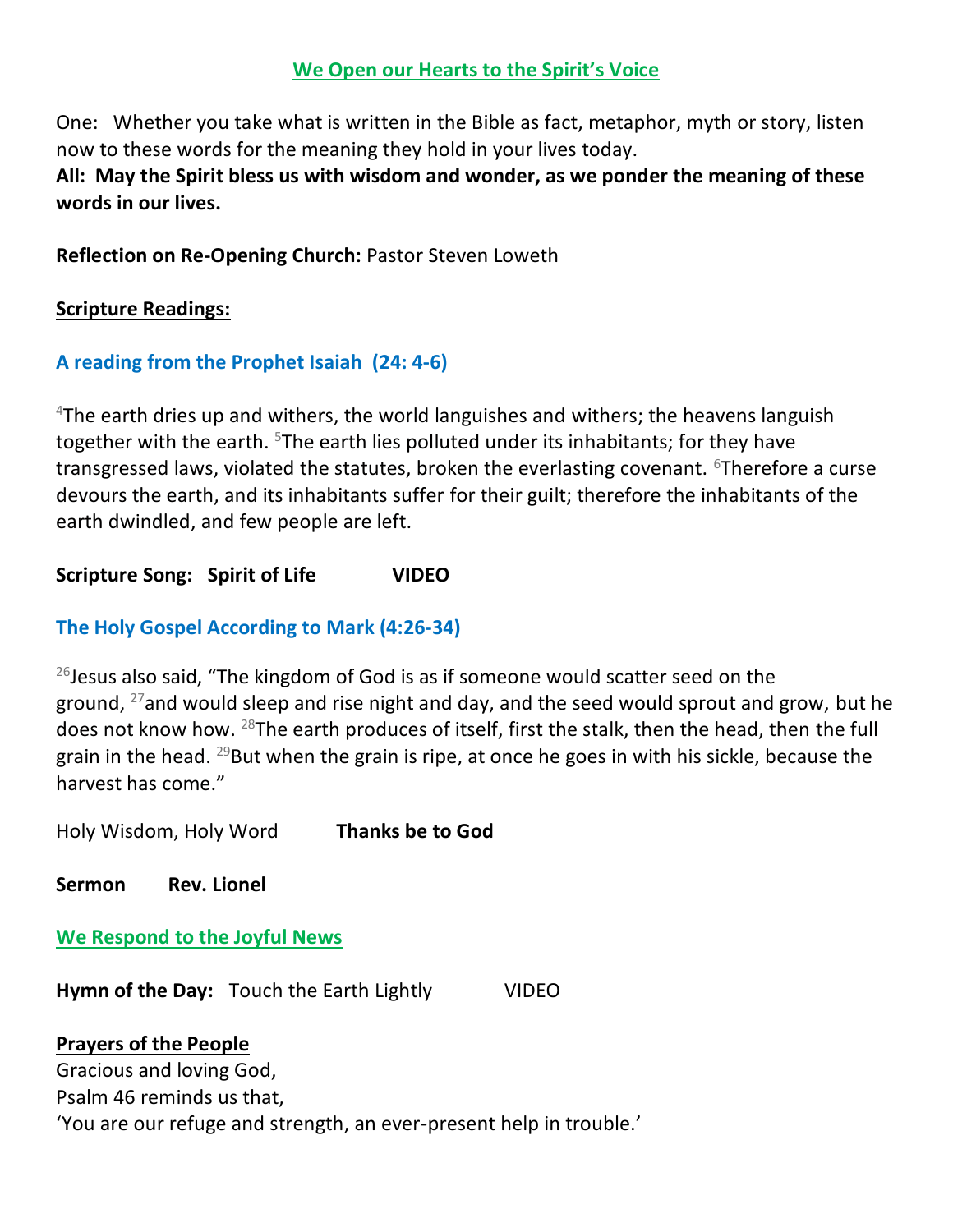God, we feel deeply that our world is in trouble with the spread of Covid-19. There continues to be a heightened sense of fear and anxiety about the future.

We ask that we may calmly and lovingly trust in you and care for all who are affected by this pandemic. Please bless the work of health professionals, government officials, aged care providers, school and community leaders. Grant them strength and wisdom.

We pray for all who feel stressed and worried, that they might find peace and reassurance. Free us from panic and selfish stockpiling.

We pray for all those who mourn the loss of loved ones to the virus, that they will find comfort and support.

May all our congregations and faith communities be places of empathy, compassion and calm in all we face.

God in your Mercy, **Hear our prayer**

Tender God, we now lift up to you all whose needs are close to our hearts this day …

Into your hands, Tender God, we commend all for whom we pray, trusting in your great love for us. All this we ask in Jesus' name. Amen.

Invitation to the Offering

**Offering Prayer Awesome God, What mysteries there are in your world! We stand in awe at the wonders of the nature. We look at the tiniest of seeds and wonder what will happen. From that small seed a large shrub will grow. Although we consider our gifts to be small and insignificant, We ask that You use our gifts in miraculous ways. We pray in this the name of the one who teaches us to love. Amen.**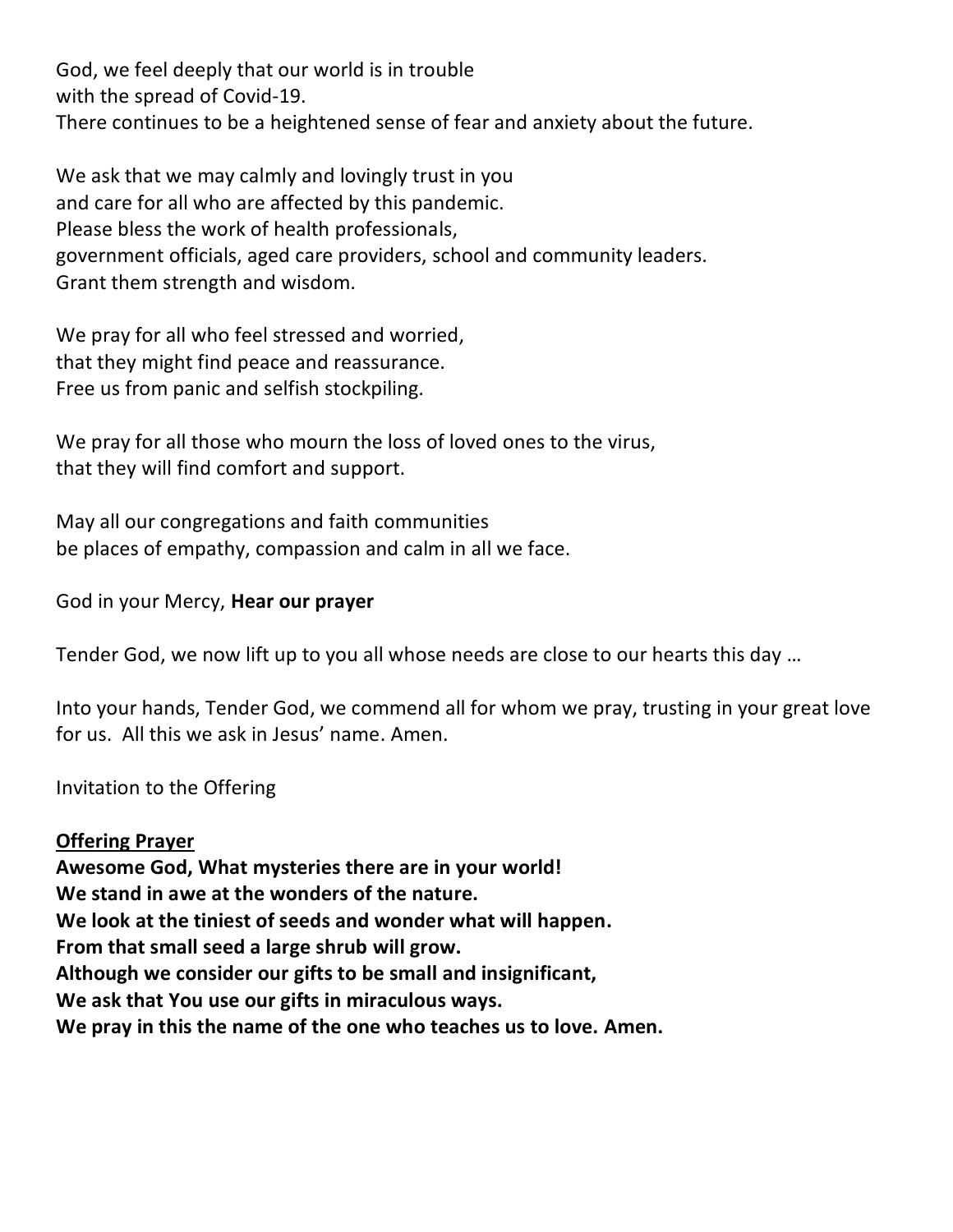## **Holy Communion**

*Adapted from a liturgy from the Uniting Church of Australia*

May God be with you **And also with you!**  Lift up your hearts **We lift them up in joyful song!**  Let us give thanks to our God **It is right to offer our songs of praise!** 

God of Life, we praise you for your great love the impulse which calls all life into being: Stars and stardust, galaxies and universes; planet earth, and the web of creation.

You chose to be born a child of the Earth, to know our joys and vulnerability; to suffer, die and rise from death so that all creation might know abundant life.

Your presence is the living impulse in all things, the Christ deep among us, filling Earth —land, sea and air; filling every element of creation; filling the bread and wine that we share with you this day.

Therefore with angels and archangels, with ancient voices in the forest, high voices from the sky, deep voices from the sea and the whole company of creation, we join in their joyful song of praise: VIDEO: For the Beauty of the Earth

**For the beauty of the earth for the glory of the skies for the love which from our birth over and around us lies, God of all to you we raise this our hymn of grateful praise.** 

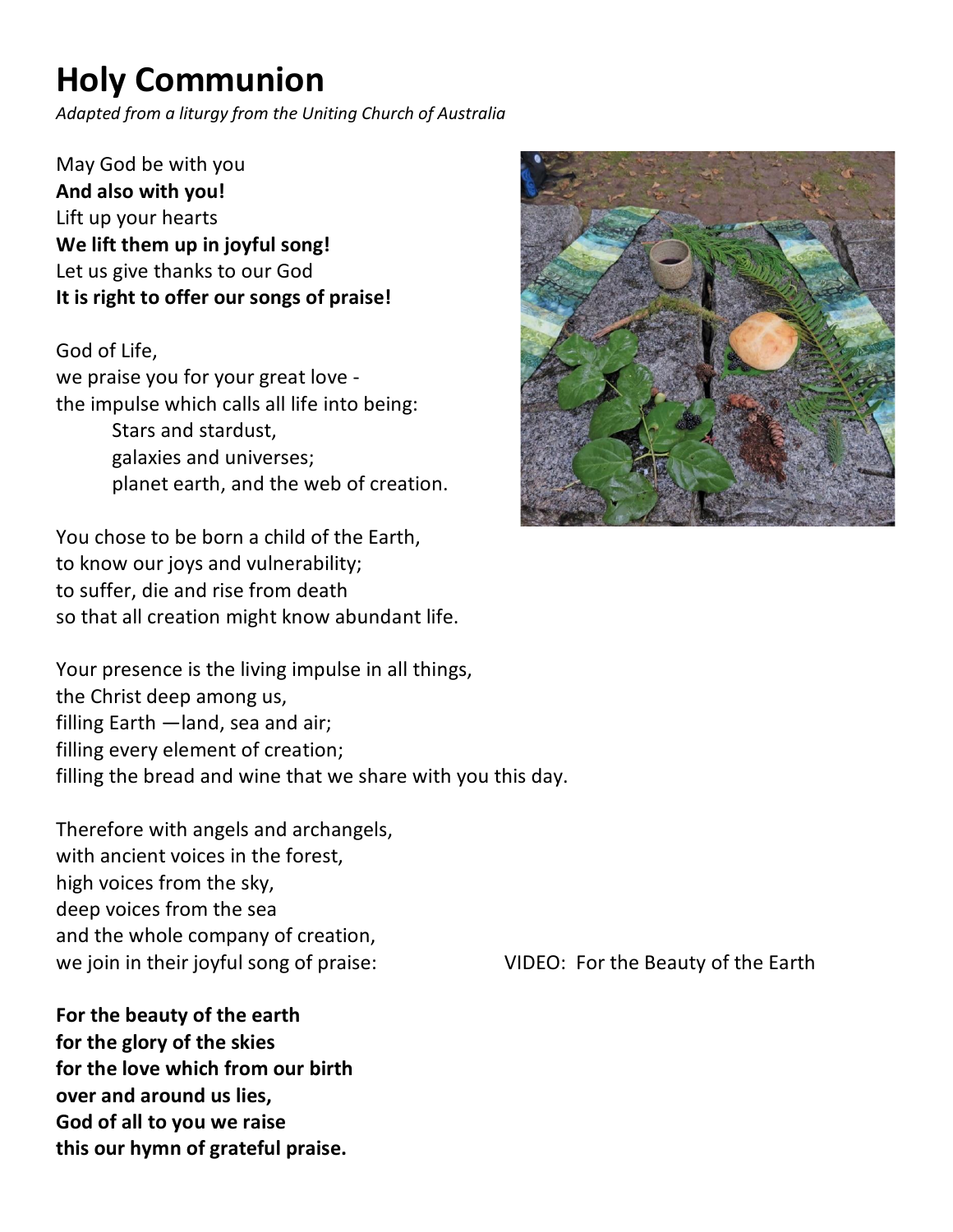We give thanks for Jesus, who on the night before his unjust death, took bread, gave thanks, broke it, and gave it to his friends, saying "Take and eat. This is my body, the bread of the Earth, which is given for you. Do this in remembrance of me"

After supper Jesus took the cup, saying: "Take and drink, this is the cup of the new covenant with all creation - the life-blood of all creation - poured out for all people. Do this in remembrance of me."

Loving One, with this bread and cup, we rejoice and proclaim the mystery of our faith: **Christ has died. Christ is risen. Christ will come again.**

Tender God, send your life-giving Spirit upon us and upon these gifts of the earth - this bread and cup.

**Give us grace to share our bread with the hungry and with the hungry of heart. Draw us into your dance of life - and into your vision of Creation made new!** 

With Jesus, and the whole web of creation, we pray together: **"God our Mother and Father in Heaven, hallowed be thy name …"** 

*At the breaking of the bread*  The gifts of the earth for the people of the earth! **Thanks be to God!** 

Post-Communion Prayer **Nourishing God, you feed us with your abundant life at Creation's table. Send us out with joy to be loving partners with the Sacred Web of Life. We pray this in Jesus' name. Amen.** 

#### **Closing Hymn: How Great Thou Art**

#### **Blessing and Commissioning**

May you see the beauty of God in sun and sky; my you hear the Creator's song in bird and breeze; and may the grace of Christ's Spirit course through you – body, mind and soul. **Amen.** 

**Sung Dismissal: I am Walking a Path of Peace** VIDEO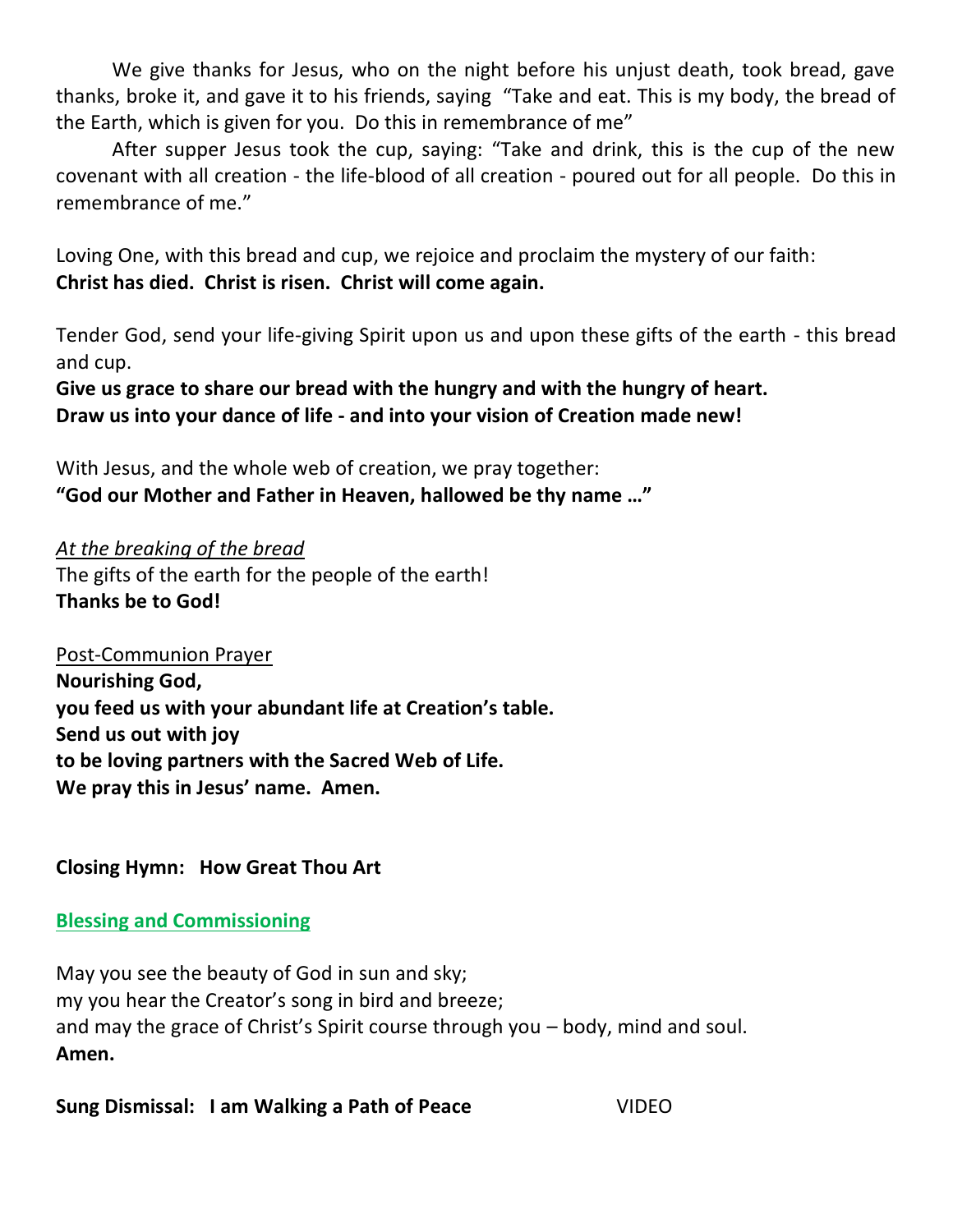#### **Next Sunday's Readings: June 28 – Fourth after Pentecost /** *Proper 8*

**Genesis 22:1–14** The sacrifice of Isaac.

**Psalm 13 (VU p. 734)** How long will you forget me, God?

**Romans 6:12–23** The wages of sin is death; eternal life is a free gift.

**Matthew 10:40–42** Welcoming and offering a cup of water.

### *ANNOUNCEMENTS*

**Online Zoom Book Study Group (Claremont & Goodood United):** Our weekly book study starts Friday June 19<sup>th</sup> at 10:00 am and will happen every Friday morning at 10 AM until the end of July. We will study Rev. Lenny Duncan's book: "Dear Church: A Love Letter from a Black Preacher to the Whitest Denomination in the U.S." which addresses the theme of anti-racism. Get your copy online and read along with us and join us for our Zoom conversations. The meetings will be approx an hour and a half. On Friday June 26 we will be discussing chapters  $3 \& 4$ .

**Goodwood United Church's Virtual Lunch Fundraiser** – Thursday June 25. Enjoy making a light summertime lunch at home, and make a donation to the Uxbridge Loaves and Fishes Food Bank. To send your photo & a description of your lunch to our Goodwood United Church's Facebook page, simply find Rev. Lionel's post for our Virtual Lunch on our Facebook page, and write a comment with a photo attachment to Rev. Lionel's post.

**Goodwood United Church: Online Check-in: Tuesdays at noon, on Zoom.** Once our check in time has come to a conclusion, the group will proceed with our weekly Bible Study / "Conversations about Life", so feel free to join us for this as well.

**Claremont United Church: Wednesdays @ 12:00 noon - Join us for a Zoom drop in meeting**  Everyone is invited to join us for these "virtual Brock Café" gatherings to connect with each other and check in with our congregational community.

**Check out our websites! Both Goodwood United Church and Claremont United Church websites are updated** with new material, so check them out!

### **Continued Support for our Congregations**

Please prayerfully consider how you can continue to support your congregation's ongoing ministries during this time.

- Offerings can be **mailed to the church address** itself
- **PAR forms** (for pre-authorized debit) are available from your church treasurer
- You can send your offering by **E-TRANSFER** through your bank. *next page.* For e-transfers to **Claremont United,** sent it to: treasurercuc@outlook.com For e-transfers to **Goodwood United**, send it to: [goodwooductreasurer@gmail.com](mailto:goodwooductreasurer@gmail.com) *Thank you for your continued support of our congregation's ministry.*